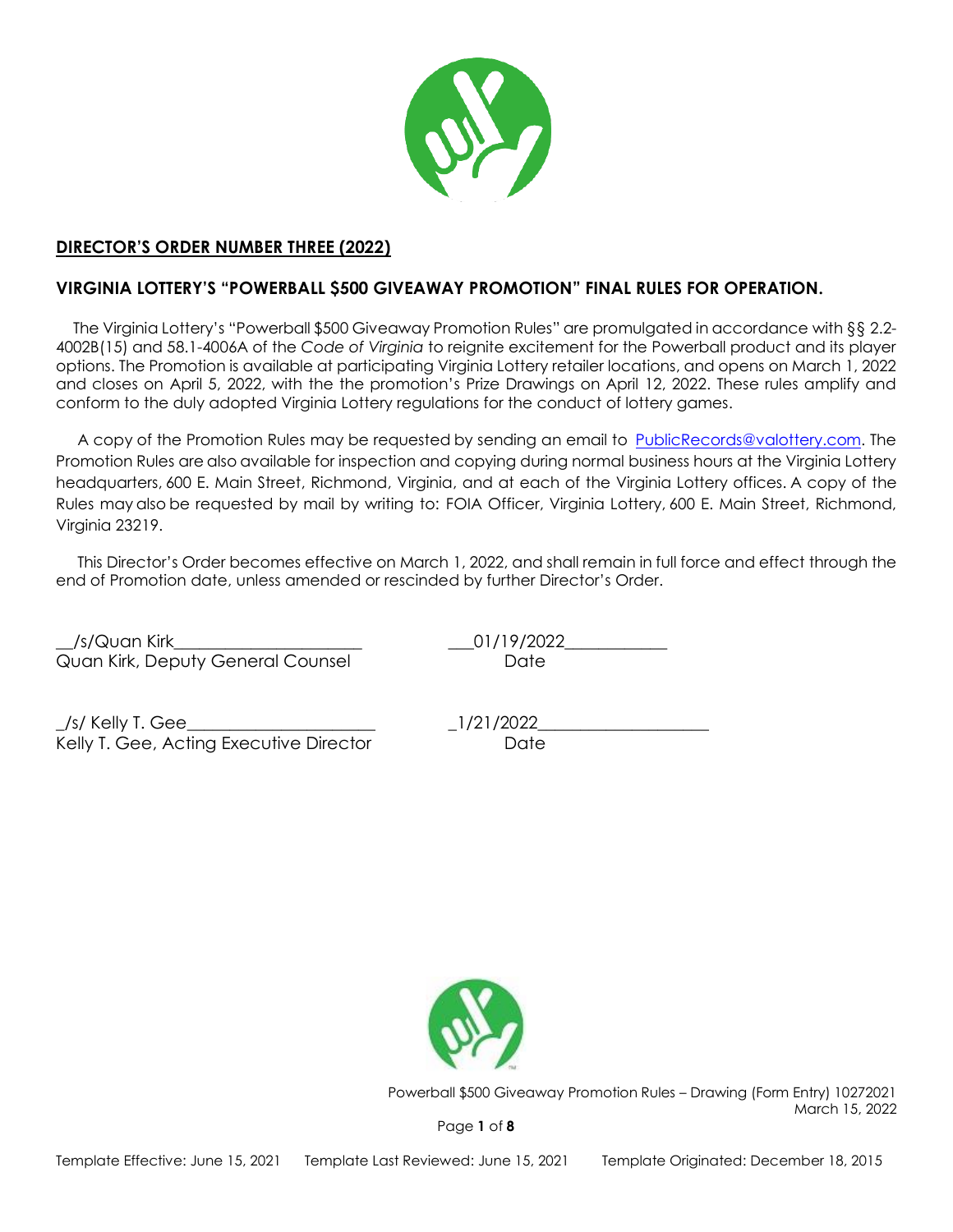#### **VIRGINIA LOTTERY'S "POWERBALL \$500 GIVEAWAY PROMOTION" OFFICIAL RULES**

- **A. PURPOSE:** A Promotion at participating Virginia Lottery retailer locations will be conducted to reignite excitement for the Powerball product and its player options. With this Promotion, five-hundred-dollar (\$500) gift cards will be awarded.
- **B. PROMOTION PERIOD:** This Promotion, available at participating Virginia Lottery retailer locations, will begin March 1, 2022, and will end April 5, 2022 with the Prize Drawings on April 12, 2022, ("Promotion Period"). Qualifying Entry Forms will be produced beginning **start of System Day, March 1, 2022, through the end of System Day on March 30, 2022**.
- **C. DEFINITIONS** (for purposes of this Promotion)**:**

"Cash Prize" means either a monetary Prize or a gift card Prize.

"Claimant" means a verified Entrant, Participant, or Player who presents an Entry Form that he/she presumes to be a Winning Entry.

"Director" means the Executive Director of the Virginia Lottery as established in Chapter 40 of Title 58.1 (§58.1-4000 *et seq.*) of the *Code of Virginia* or any other employee(s) to whom the Executive Director's authority is lawfully delegated.

"Lottery" means the Virginia Lottery.

"Lottery Board" means the group of seven (7) people, appointed by the Governor of Virginia, with the power to adopt regulations governing the establishment and operation of the Virginia Lottery and to perform other functions that are set out in the *Code of Virginia.*

"Lottery Retailer," "Lottery Sales Retailer," or "Retailer" means a person licensed by the Virginia Lottery to sell and dispense Virginia Lottery Tickets, materials and games.

"Drawing" means a formal process of randomly selecting Entries in accordance with the Promotion Rules.

"Entrant," "Participant," or "Player" means a Person who is at least eighteen (18) years of age, who makes a qualifying purchase or otherwise validly enters a Promotion according to the approved Entry method stated in the Promotion Rules in the hope of winning a Prize.

"Entry" or "Entry Form" means a method, whether electronic or paper-based, by which a Player enters a Drawing or Promotion.

"Participant" or "Player" means a Person who is at least eighteen (18) years of age, who makes a qualifying purchase or otherwise validly enters a Promotion according to the approved Entry method stated in the Promotion Rules.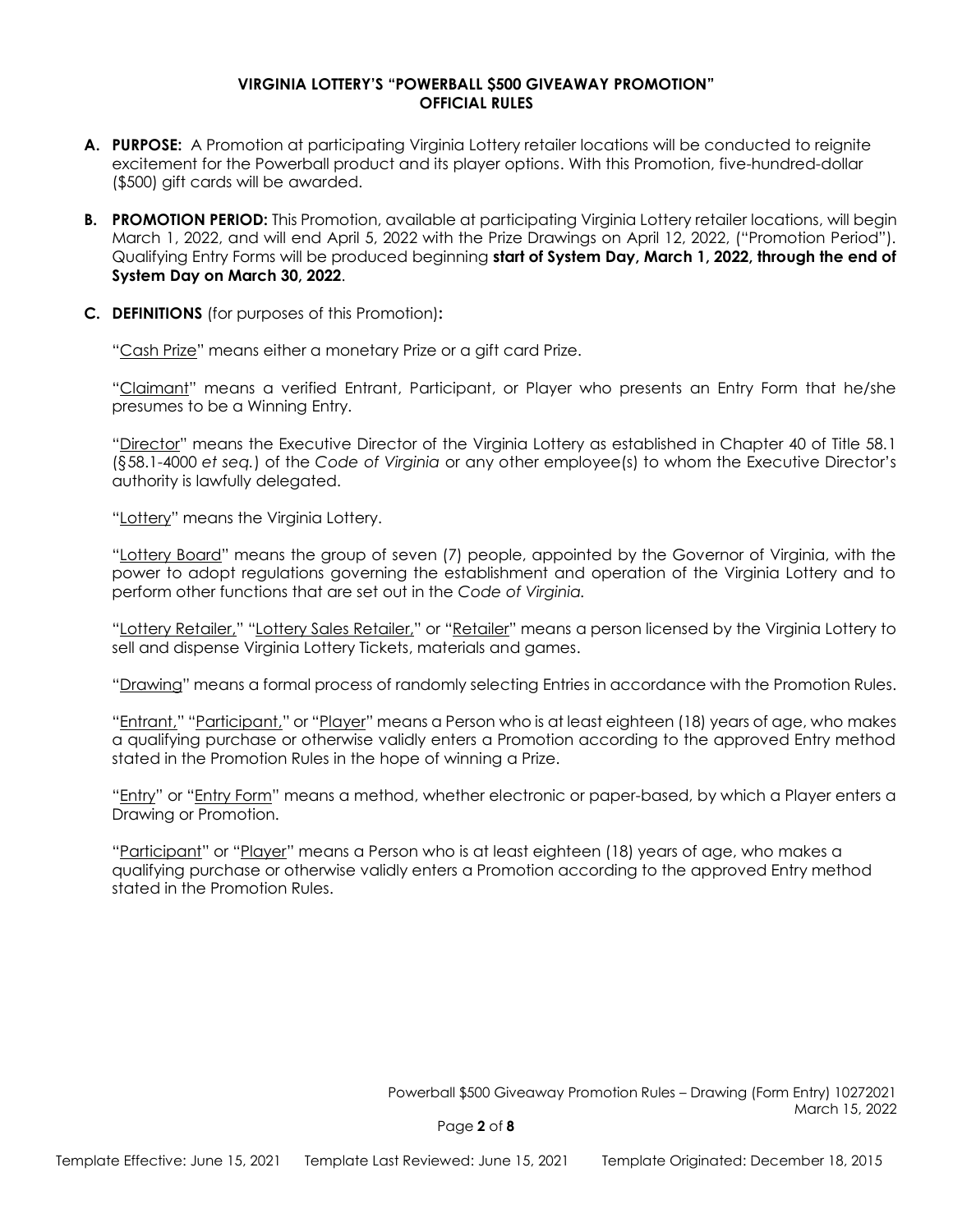"Person" means a natural person and may not extend to or be applied to a corporation, company, partnership, association or other entity, or when referring to a Lottery retailer, the term as defined in § 58.1-4009 of the Code of Virginia..

"Present at the Terminal" means that a Player remains physically present at the Virginia Lottery Terminal from the time the Player's order for a Ticket is accepted by the Virginia Lottery Retailer, through completion of the order processing, payment, and delivery of the Ticket to the Player. Players must be present at the Terminal for any purchase.

"Promotion" means the "added value" offer to consumers or licensed Retailers named in the title at the top of Page 1 of these Rules.

"Promotion Rules" or "Rules" means these rules.

"Self-service Vending Machine" or "Vending Machine" means an interactive device by which a Player may select a game, purchase a Ticket, and/or receive a Promotion Entry Form, without the help of a clerk at a Virginia Lottery Retailer or an employee at a Virginia Lottery office or other approved location.

"Prize" or "Prizes" means the winnings as defined in **Section I** ("Prize Description").

"Prizewinner" means a verified Person who is entitled, via Entry verification, to receive a Prize under the rules of a Promotion.

"Promotion" means the "added value" offer to consumers or licensed retailers named in the title at the top of Page 1 of these Rules.

"Promotion Rules" or "Rules" means these rules.

"System Day" means the time at which a particular day begins in the Lottery's gaming system (4:30 AM Eastern Time) to the time the same day ends in the Lottery's gaming system (1:00 AM Eastern Time the following calendar day).

"Terminal" means a device that is authorized by the Virginia Lottery to interact with the Virginia Lottery's central computer system to issue Virginia Lottery Tickets and/or Entry Forms and to enter, receive and process Virginia Lottery transactions that may include issuing Tickets, validating Tickets and transmitting reports.

"Ticket" means a Ticket produced by the Lottery's gaming system and sold by the Virginia Lottery.

"Winning Entry" or "Winning Entry Form" means an eligible Promotion Entry, drawn during the established Drawing(s), which has passed all Lottery validation and security requirements and processes.

### **D. ELIGIBILITY:**

- 1. This Promotion is open to Persons eighteen (18) years of age or older. A Player may be required to provide proof of his/her date of birth.
- 2. No officer, employee or Board member of the Lottery, or any officer or employee or board member of any vendor to the Lottery of computer-generated or scratch game goods or services working directly on a contract with the Lottery for such goods or services, or any person residing in the same household of any such board member, officer or employee, or any person under the age of eighteen (18) years, shall be eligible to participate in this Promotion. The Lottery will not award a Prize on any Ticket submitted by, for, or gifted to or transferred to anyone referenced in this **Section D**, or to the transferee of such Person.
- 3. No officer or employee of Sheetz, Food Lion, Royal Farms, Wegman's, Kroger and/or Weis Market shall be eligible to participate and win a Prize in this Promotion.

Powerball \$500 Giveaway Promotion Rules – Drawing (Form Entry) 10272021 March 15, 2022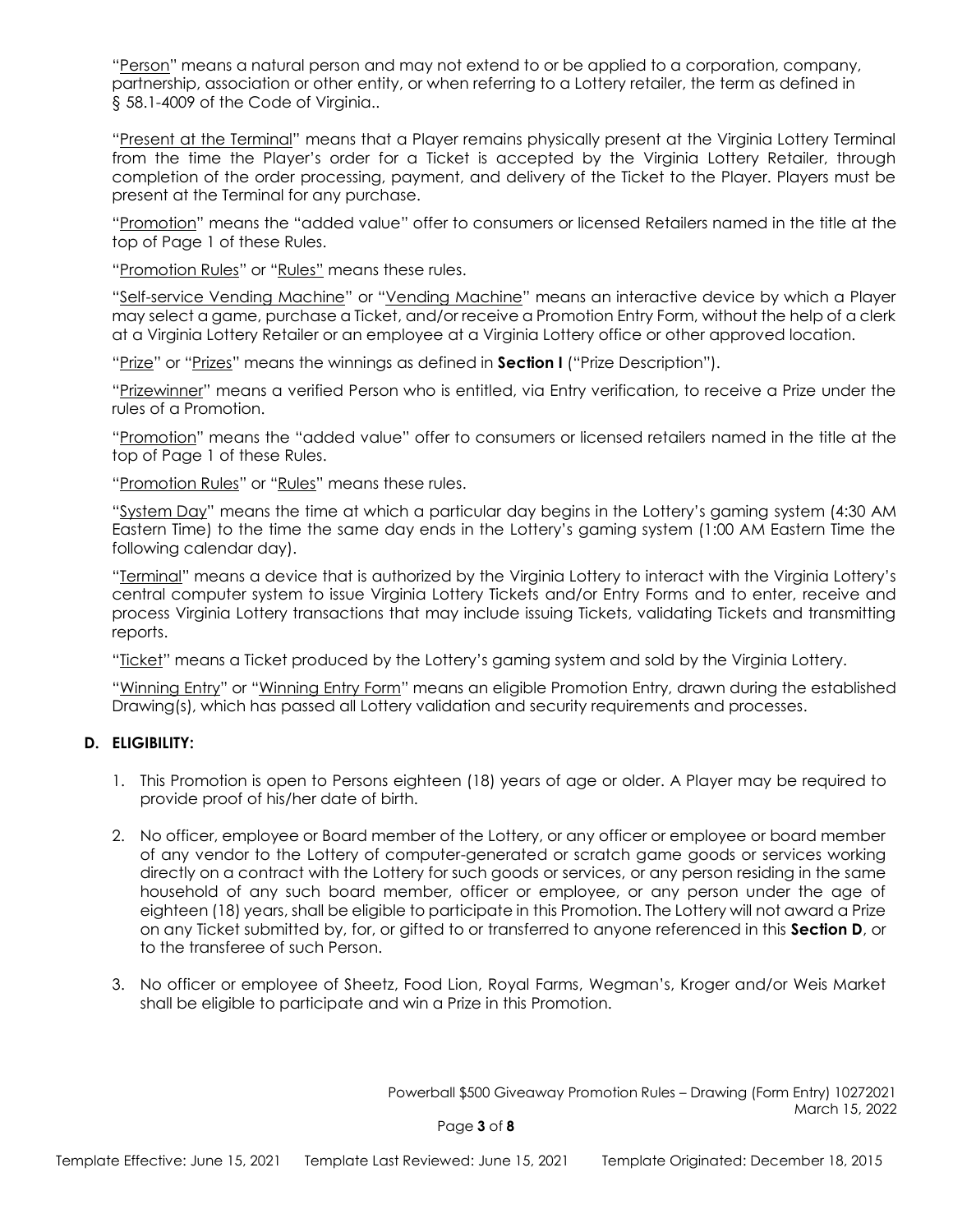### **E. PROMOTION ENTRY**

To participate, a Player must purchase ten dollars (\$10.00) or more of *Powerball* on a single Ticket from a self-service vending machine in a participating retailer location to receive an Entry Form to enter the applicable Prize Drawing. Qualifying Entry Forms will be produced beginning **start of System Day, March 1, 2022, through the end of System Day on March 30, 2022**. Players shall submit Entry Form(s) via the Internet. Entries submitted will only be eligible for the applicable Drawing(s) based upon where the Qualifying Entry Forms were issued. For example, an Entry submitted from a Qualifying Entry Form issued at a Kroger Grocery Store will only be eligible for the Drawing for Kroger Gift Cards

All Entries submitted according to **Section G** ("Internet Entries") and received during the Promotion Entry Period as specified in **Section H** ("Entry Period") will be included in the applicable Prize Drawing(s) established for this Promotion.

A Player may enter the Promotion more than once as long as each Entry is based upon a different eligible Entry Form and the total number of Entry Forms does not exceed the twenty-five (25) daily maximum.

Each Entry Form will contain a unique number that will be necessary to enter via the Internet. Each Entry Form is valid for one (1) Promotion Entry.

### **F. ENTRY REQUIREMENTS:**

- 1. Only an Entry Form issued in conjunction with a ten dollar (\$10) or more Virginia Lottery *Powerball* purchase on a single Ticket, from a self-service vending machine at a participating retailer location, will be accepted as a valid Entry for this Promotion.
- 2. Each Entry Form used for this Promotion, must have been issued by the Lottery in an authorized manner and submitted during the Entry Period referenced in **Section H** ("Entry Period").
- 3. A Player may enter the Promotion more than once as long as each Entry is based upon a different eligible Entry Form. However, a Player is eligible to win only one (1) Prize per Drawing during this Promotion.
- 4. A Player may submit, to *this* Promotion, a maximum of twenty-five (25) Entry Forms per day over the course of the Promotion.
- 5. Entry Forms will be issued at the following participating Virginia Lottery retail locations:

Sheetz Convenience Stores – Chain #1219 Food Lion Grocery Stores – Chain #1361 Royal Farms – Chain #1524 Wegmans Grocery Stores - #1630 Kroger Grocery Stores – Chain #2543 Weis Markets – Chain #5769

- 6. The Lottery will not be responsible for Entries submitted incorrectly or received outside of the established Entry Deadline for the applicable Prize Drawing(s) as specified in **Section H** ("Entry Period"). Such Entries shall be deemed invalid.
- 7. Only Entries that are submitted in the manner described in **Section G** ("Internet Entries") of these Promotion Rules during the designated Entry Period will be eligible for Entry in this Promotion. Entries submitted via any other method (US mail/courier, drop-off, etc.) will not be accepted for this Promotion and will be deemed invalid.
- Powerball \$500 Giveaway Promotion Rules Drawing (Form Entry) 10272021 March 15, 2022 8. Each Entry must contain current and valid information in order to be eligible. The Lottery will not

#### Page **4** of **8**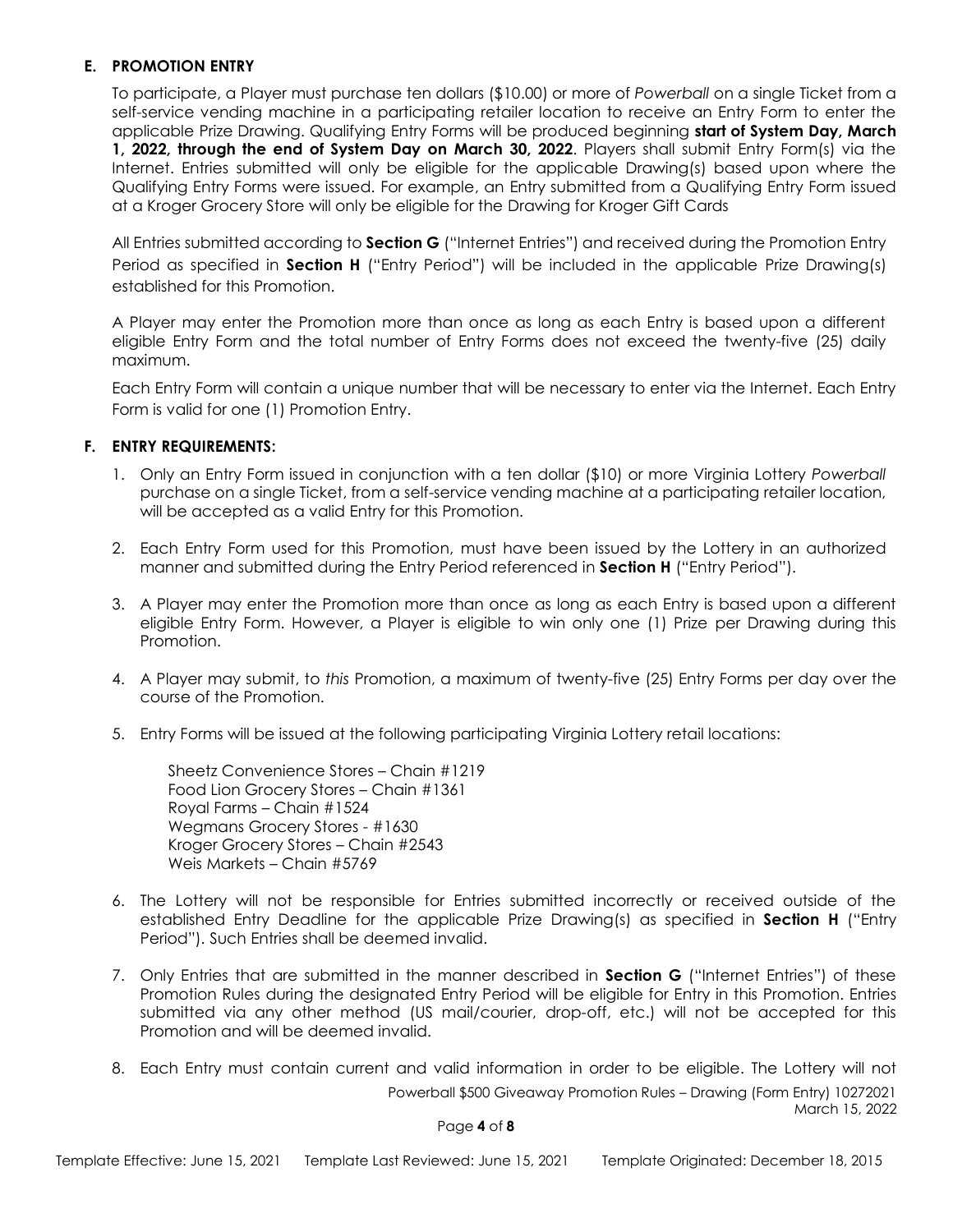change or update Entry information for an Entry that has already been submitted. The Lottery will not be responsible for data entry errors by entrants nor for connectivity issues involving the player's access to the Virginia Lottery's website.

9. A Prizewinner's *Winner Notification Letter* will be mailed to the address registered with the Winner's player account at the time of their Entry submission. Any Prizewinner whose *Winner Notification Letter* is returned or is undeliverable due to incorrect and/or incomplete address information, expired forwarding address notifications and/or delivery delays due to mail forwarding notifications, and the Prizewinner failed to notify the Lottery before the claim deadline date regarding the incorrect address, will forfeit his/her opportunity to win a Prize in this Promotion. Neither the Lottery nor its designee will be required to attempt delivery of a *Winner Notification Letter* more than once unless the Prizewinner notifies the Lottery **before the claim deadline date** regarding the incorrect address. If the Lottery is notified prior to the claim deadline date, the Lottery will email the required form(s) to the Prizewinner.

## **G. INTERNET ENTRIES**

- 1. To enter via the Internet, a Player must go to the Lottery's web site at [www.valottery.com/powerball500](http://www.valottery.com/powerball500) and successfully complete registration\* or login. \*Registration will require entry of a Player's correct full name (consisting of his/her first name and last name – no initials), date of birth, street address, city, state, ZIP code, last four (4) digits of his/her Social Security Number and telephone number.
- 2. As part of the Lottery's registration process for this Promotion, third-party identity authentication will confirm that the Player is eighteen (18) years of age or older. If a Player's identity cannot be confirmed, additional steps for manual confirmation of identity will be provided.
- 3. Players must correctly enter *both* the Powerball \$500 Giveaway Promotion Number *and* the eighteen (18)-digit Entry Form Number found on their Entry Form. The Lottery will not be responsible for Promotion or Entry Form numbers that are transposed or entered incorrectly.
- 4. Once entered via the Internet, Players **are not required** to retain their Entry Form(s) in order to claim a Prize.

# **H. ENTRY PERIOD:**

# **ENTRY PERIOD**

March 1, 2022 (4:30 AM ET), through April 5, 2022 (11:59:59 PM ET)†

†Qualifying Entry Forms will be produced beginning **start of System Day, March 1, 2022, through the end of System Day on March 30, 2022**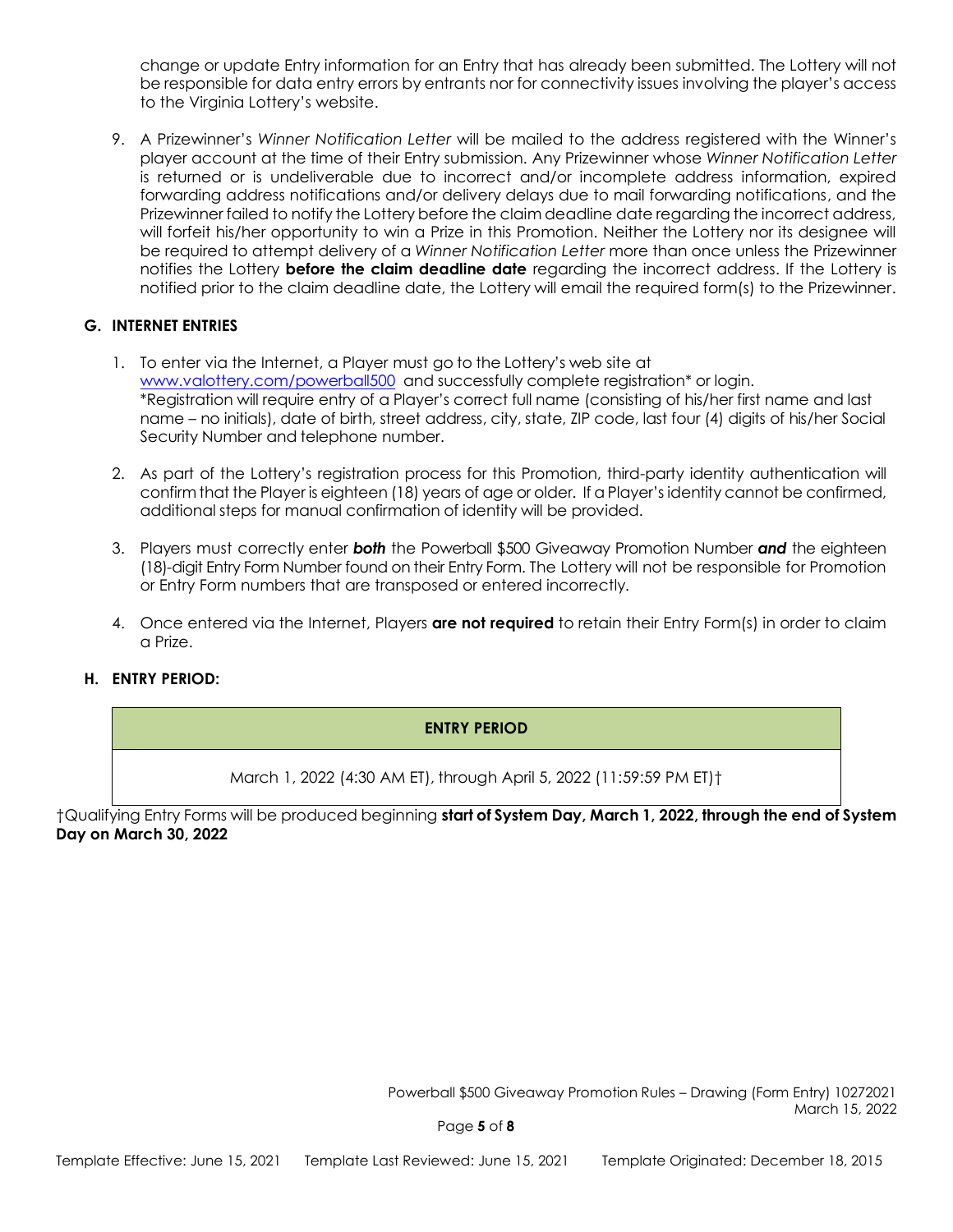**I. PRIZE DESCRIPTIONS:** The Prizes listed below will be awarded via separate drawings as part of this Promotion:

| <b>GRAND PRIZES</b>         | # OF PRIZEWINNERS |
|-----------------------------|-------------------|
| \$500 Sheetz Gift Card      | Six(6)            |
| \$500 Food Lion Gift Card   | Sixteen (16)      |
| \$500 Royal Farms Gift Card | Two $(2)$         |
| \$500 Wegman's Gift Card    | Three $(3)$       |
| \$500 Kroger Gift Card      | Seven (7)         |
| \$500 Weis Gift Card        | Two $(2)$         |

If one or more of the originally proposed gift card Prizes becomes unavailable, the Lottery has the discretion to replace such Prize(s) with a Virginia Lottery-branded cash card or equivalent of *equal value*.

**PROMOTION DRAWINGS:** Six (6) separate Prize Drawings will be conducted on **April 12, 2022** (one drawing per retailer chain to win the corresponding retailer gift cards):Sheetz Convenience Stores – Chain #1219 Food Lion Grocery Stores – Chain #1361 Royal Farms – Chain #1524 Wegmans Grocery Stores - #1630 Kroger Grocery Stores – Chain #2543 Weis Markets – Chain #5769

Drawings will be conducted from all eligible Entries submitted via the established Entry method and by the established Entry deadline date. The following is an overview of how the Entries will be randomly selected for this Promotion.

- 1. After the established Entry deadline date, but prior to each Drawing, all eligible Entries submitted for that Drawing will be accounted for and the information loaded into a randomizer program.
- 2. Representatives from the Lottery's Audit and Security, Marketing Department, and Information Technology Services departments will oversee the use of the randomizer program to select the Winning Entries for this Promotion.
- 3. Entry Forms will be randomly selected for each Drawing. The order in which the Winning Entries are drawn shall be recorded by Lottery officials. The Lottery's decision shall be final and controlling.
- 4. Immediately after the Prizewinners are selected for each Drawing, ten (10) alternate Entries per participating retailer chain will also be selected using the same randomizer program. All alternate Prizewinners will be recorded in the order in which they were selected and will be used should any Prizewinner be determined ineligible.
- Powerball \$500 Giveaway Promotion Rules Drawing (Form Entry) 10272021 March 15, 2022 5. After each Drawing is completed, representatives of the Lottery's Audit and Security, Advertising and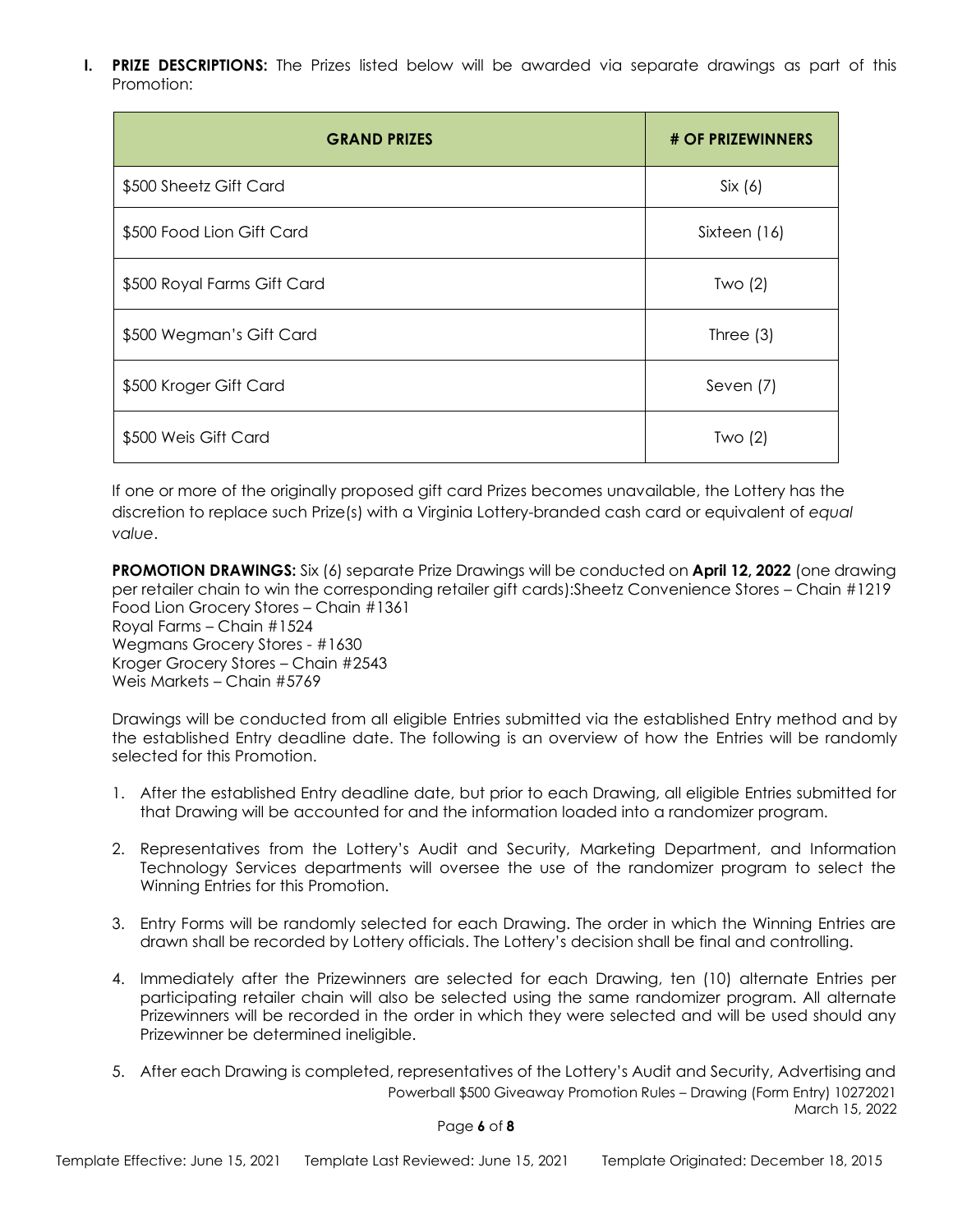Gaming, Administration, and Information Technology Services departments will confirm that the Entries selected in that Drawing are valid**.**

6. In the event that a selected Entry is deemed invalid (see **Section F** "Entry Requirements"), the first alternate with a valid Entry will be selected as a Prizewinner. This process shall continue until all valid Winning Entries have been selected for the particular Prize.

#### **J. PRIZEWINNER PROCEDURES:**

Each Prizewinner selected in association with this Promotion will be notified by the Lottery via U. S. Mail or United Parcel Service (UPS). All Prizewinners will receive a *Winner Claim Form* and an *Affidavit of Eligibility Form*. The Prizewinners will be required to complete and return both forms by the deadline stated in the *Winner Notification Letter*. Any Prizewinner who fails to respond to his/her *Winner Notification Letter* **within**  ten (10) **calendar days** from the date listed on their *Winner Notification Letter*, will forfeit his/her Prize.

#### **K. PRIZEWINNER VERIFICATION:**

- 1. Methods used by the Lottery to establish and confirm a Prizewinner's identity include, but are not limited to:
	- viewing and/or copying the Prizewinner's valid government-issued photo identification
	- viewing and/or copying proof of taxpayer identification number (e.g. Social Security number)
	- asking identity-verifying questions in the absence of the aforementioned document proof; and/or
	- viewing and/or retaining the information provided on a Lottery *Winner Claim Form*.
- 2. **In all cases involving a Promotion Cash Prize greater than \$100**, the Lottery must be provided with the Prizewinner's valid government-issued photo identification and taxpayer identification number (e.g. Social Security number). Payment will be delayed until such a number is provided and the Prizewinner shall not be entitled to interest on the Prize funds attributable to such delay.

#### **L. PRIZE AWARD/PAYMENT:**

- 1. When paying a Prize **in excess of \$600**, the Lottery shall report the winnings or withhold taxes pursuant to rules established by the Internal Revenue Service and Virginia Department of Taxation and shall file the appropriate income reporting form(s) with the Internal Revenue Service and the Virginia Department of Taxation. Additionally, if the Prize is a cash Prize **greater than \$100** and subject to any set-off for delinquent debts, the Lottery shall withhold any monies due under the Commonwealth's Set-Off Debt Collection Act if the agency has registered such debt with the Virginia Department of Taxation and timely notice of the debt has been furnished by the Virginia Department of Taxation to the Lottery.
- 2. Lottery Prizes awarded during this Promotion are not transferable or assignable. The gift cards awarded with the Promotion are not redeemable for cash, unless otherwise required by law.
- 3. Each Prizewinner is legally required to include the value of the Prize, as well as any taxes paid by the Lottery on his/her behalf, in his/her taxable income for tax reporting purposes. As a result of accepting a Prize and taking into account a Prizewinner's total taxable income for the year in which the Prize is accepted, a Prizewinner may fall into a higher tax bracket for his/her federal and state tax liabilities for the year in which the Prize is accepted.